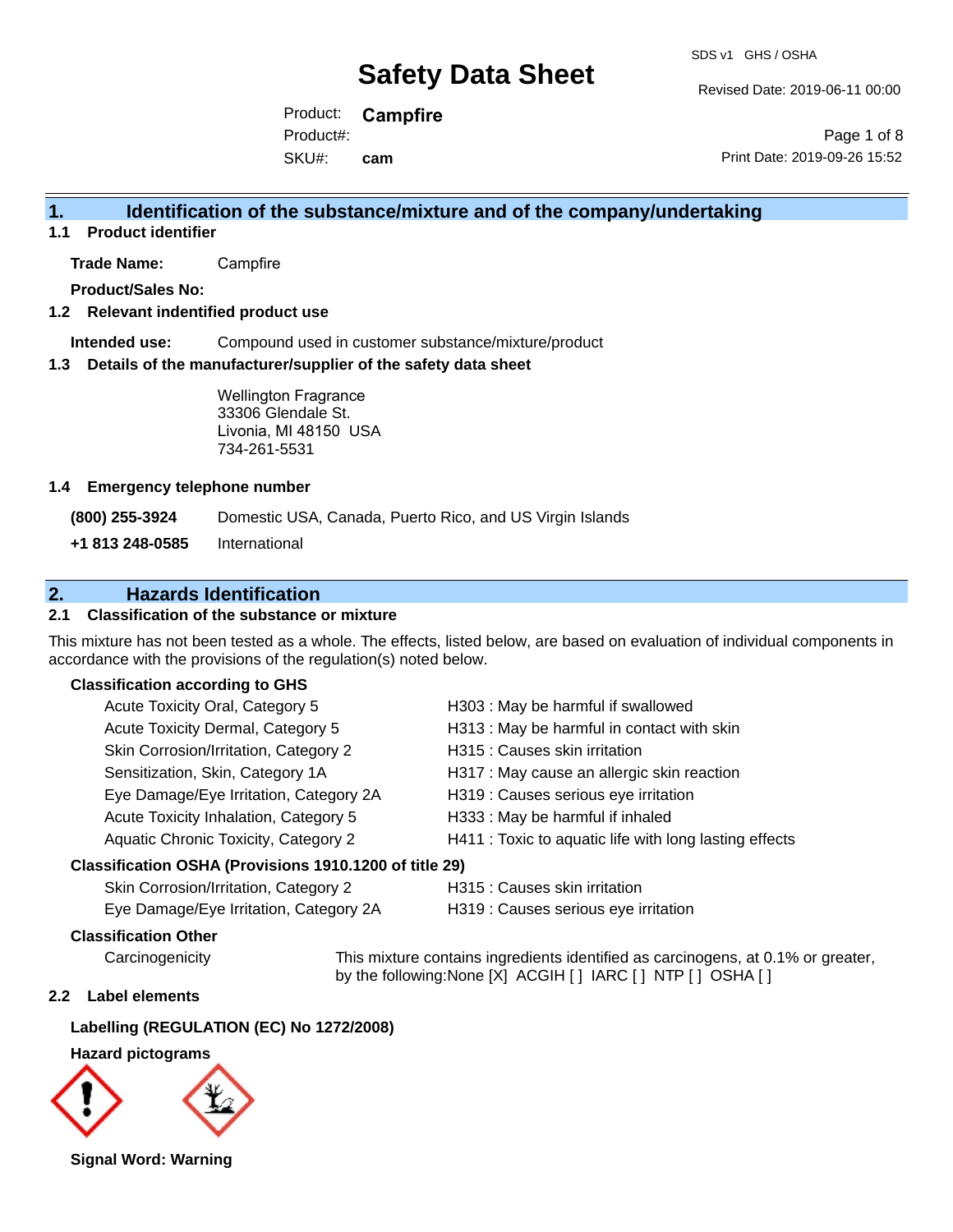SDS v1 GHS / OSHA

Revised Date: 2019-06-11 00:00

Product: **Campfire** SKU#: Product#: **cam**

Page 2 of 8 Print Date: 2019-09-26 15:52

| <b>Hazard statments</b>         |                                                                                                                                  |
|---------------------------------|----------------------------------------------------------------------------------------------------------------------------------|
| H <sub>303</sub>                | May be harmful if swallowed                                                                                                      |
| H313                            | May be harmful in contact with skin                                                                                              |
| H <sub>315</sub>                | Causes skin irritation                                                                                                           |
| H317                            | May cause an allergic skin reaction                                                                                              |
| H319                            | Causes serious eye irritation                                                                                                    |
| H333                            | May be harmful if inhaled                                                                                                        |
| H411                            | Toxic to aquatic life with long lasting effects                                                                                  |
| <b>Precautionary Statements</b> |                                                                                                                                  |
| <b>Prevention:</b>              |                                                                                                                                  |
| P <sub>264</sub>                | Wash hands thoroughly after handling                                                                                             |
| P <sub>272</sub>                | Contaminated work clothing should not be allowed out of the workplace                                                            |
| P273                            | Avoid release to the environment                                                                                                 |
| <b>Response:</b>                |                                                                                                                                  |
| $P302 + P352$                   | IF ON SKIN: Wash with soap and water                                                                                             |
| $P304 + P312$                   | IF INHALED: Call a POISON CENTER or doctor/physician if you feel unwell                                                          |
| $P305 + P351 + P338$            | IF IN EYES: Rinse cautiously with water for several minutes Remove contact lenses if<br>present and easy to do. continue rinsing |
| P312                            | Call a POISON CENTER or doctor/physician if you feel unwell                                                                      |
| $P333 + P313$                   | If skin irritation or a rash occurs: Get medical advice/attention                                                                |
| $P337 + P313$                   | If eye irritation persists: Get medical advice/attention                                                                         |
| P362                            | Take off contaminated clothing and wash before reuse                                                                             |
| P363                            | Wash contaminated clothing before reuse                                                                                          |
| P391                            | <b>Collect Spillage</b>                                                                                                          |
| 2.3<br><b>Other Hazards</b>     |                                                                                                                                  |

### **no data available**

## **3. Composition/Information on Ingredients**

#### **3.1 Mixtures**

This product is a complex mixture of ingredients, which contains among others the following substance(s), presenting a health or environmental hazard within the meaning of the UN Globally Harmonized System of Classification and Labeling of Chemicals (GHS):

| CAS#<br>Ingredient                      | EC#       | Conc.<br>Range | <b>GHS Classification</b>    |
|-----------------------------------------|-----------|----------------|------------------------------|
| 120-51-4                                | 204-402-9 | $10 - 20%$     | H302; H313; H400; H411       |
| <b>Benzyl Benzoate</b>                  |           |                |                              |
| $107 - 41 - 5$                          | 203-489-0 | $5 - 10 \%$    | H315; H319                   |
| <b>Hexylene Glycol</b>                  |           |                |                              |
| $97 - 53 - 0$                           | 202-589-1 | $5 - 10 \%$    | H303; H316; H317; H319; H401 |
| Eugenol                                 |           |                |                              |
| 54464-57-2                              | 259-174-3 | $2 - 5 \%$     | H315; H317; H400; H410       |
| Tetramethyl Acetyloctahydronaphthalenes |           |                |                              |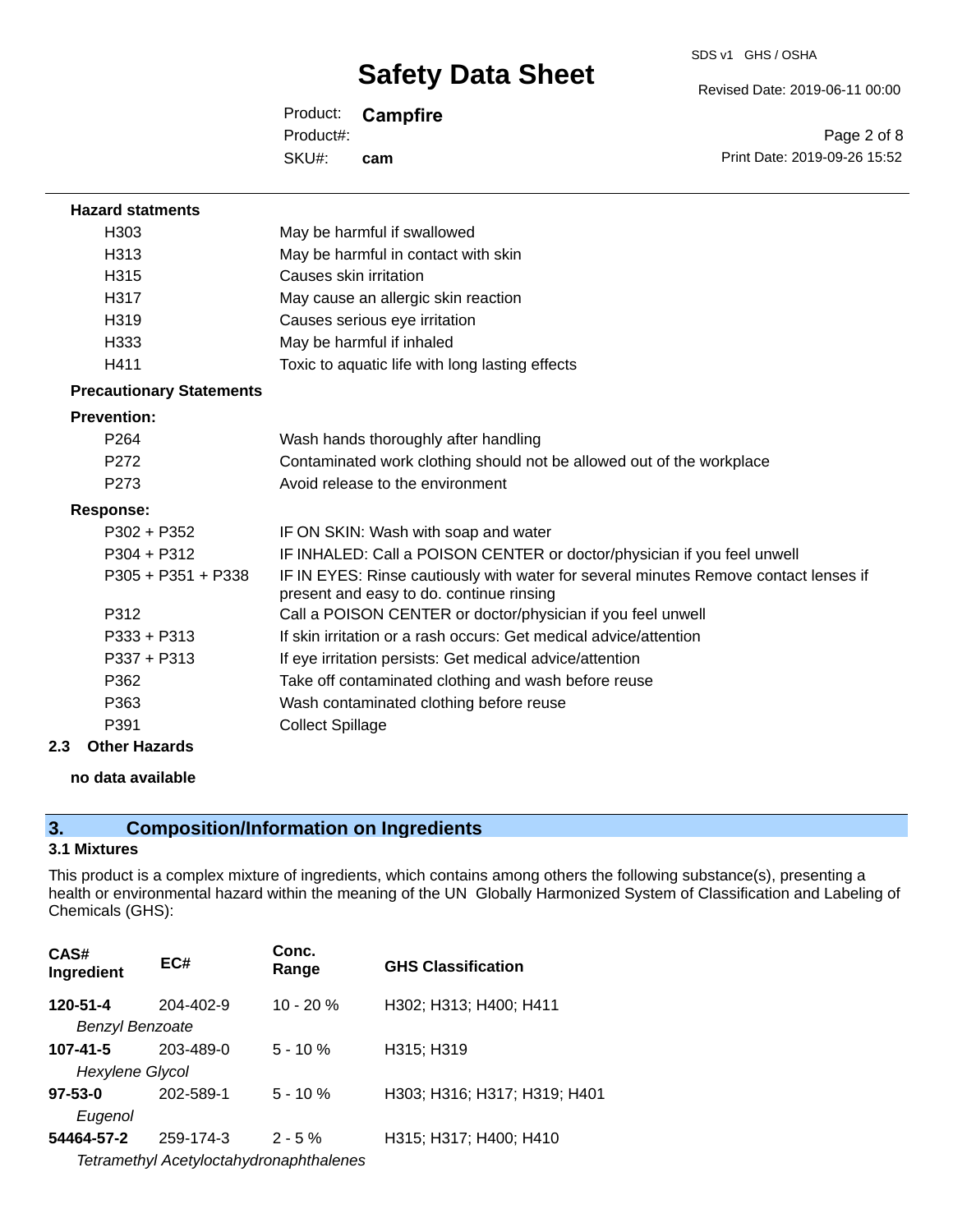SDS v1 GHS / OSHA

Print Date: 2019-09-26 15:52

Page 3 of 8

Product: **Campfire**

Product#:

SKU#: **cam**

| CAS#<br>Ingredient  | EC#                                                      | Conc.<br>Range | <b>GHS Classification</b>          |
|---------------------|----------------------------------------------------------|----------------|------------------------------------|
| 5471-51-2           | 226-806-4                                                | $2 - 5%$       | H402                               |
| Raspberry Ketone    |                                                          |                |                                    |
| 104-55-2            | 203-213-9                                                | $2 - 5%$       | H303; H312; H315; H317; H319; H401 |
| Cinnamal            |                                                          |                |                                    |
| 4940-11-8           | 225-582-5                                                | $2 - 5%$       | H302; H401                         |
| <b>Ethyl Maltol</b> |                                                          |                |                                    |
| $125 - 12 - 2$      | 204-727-6                                                | $2 - 5%$       | H227; H316; H401                   |
| Isobornyl acetate   |                                                          |                |                                    |
| 87-44-5             | 201-746-1                                                | $1 - 2%$       | H304; H317; H413                   |
|                     | beta-Caryophyllene                                       |                |                                    |
| 1222-05-5           | 214-946-9                                                | $1 - 2%$       | H316; H400; H410                   |
|                     | Hexamethylindanopyran                                    |                |                                    |
| 8016-23-7           | 289-632-8                                                | $1 - 2%$       | H315; H317; H401; H411             |
|                     | Bulnesia Sarmientoi Wood Oi                              |                |                                    |
| 28219-61-6          | 248-908-8                                                | $1 - 2%$       | H319; H401; H411                   |
|                     | Ethyl trimethylcyclopentene butenol                      |                |                                    |
| $88 - 41 - 5$       | 201-828-7                                                | $1 - 2%$       | H227; H303; H316; H401; H411       |
|                     | 2-t-Butylcyclohexyl acetate                              |                |                                    |
|                     | See Section 16 for full text of GHS classification codes |                |                                    |

See Section 16 for full text of GHS classification codes which where not shown in section 2

Total Hydrocarbon Content (%  $w/w$ ) = 1.48

| 4.<br><b>First Aid Measures</b>                                                   |                                                                                                               |
|-----------------------------------------------------------------------------------|---------------------------------------------------------------------------------------------------------------|
| Description of first aid measures<br>4.1                                          |                                                                                                               |
| Inhalation:                                                                       | Remove from exposure site to fresh air and keep at rest.<br>Obtain medical advice.                            |
| Eye Exposure:                                                                     | Flush immediately with water for at least 15 minutes.<br>Contact physician if symptoms persist.               |
| <b>Skin Exposure:</b>                                                             | Remove contaminated clothes. Wash thoroughly with water (and soap).<br>Contact physician if symptoms persist. |
| Ingestion:                                                                        | Rinse mouth with water and obtain medical advice.                                                             |
| Most important symptoms and effects, both acute and delayed<br>4.2                |                                                                                                               |
| Symptoms:                                                                         | no data available                                                                                             |
| Risks:                                                                            | Refer to Section 2.2 "Hazard Statements"                                                                      |
| Indication of any immediate medical attention and special treatment needed<br>4.3 |                                                                                                               |

| Treatment: | Refer to Section 2.2 "Response" |
|------------|---------------------------------|
|            |                                 |

Revised Date: 2019-06-11 00:00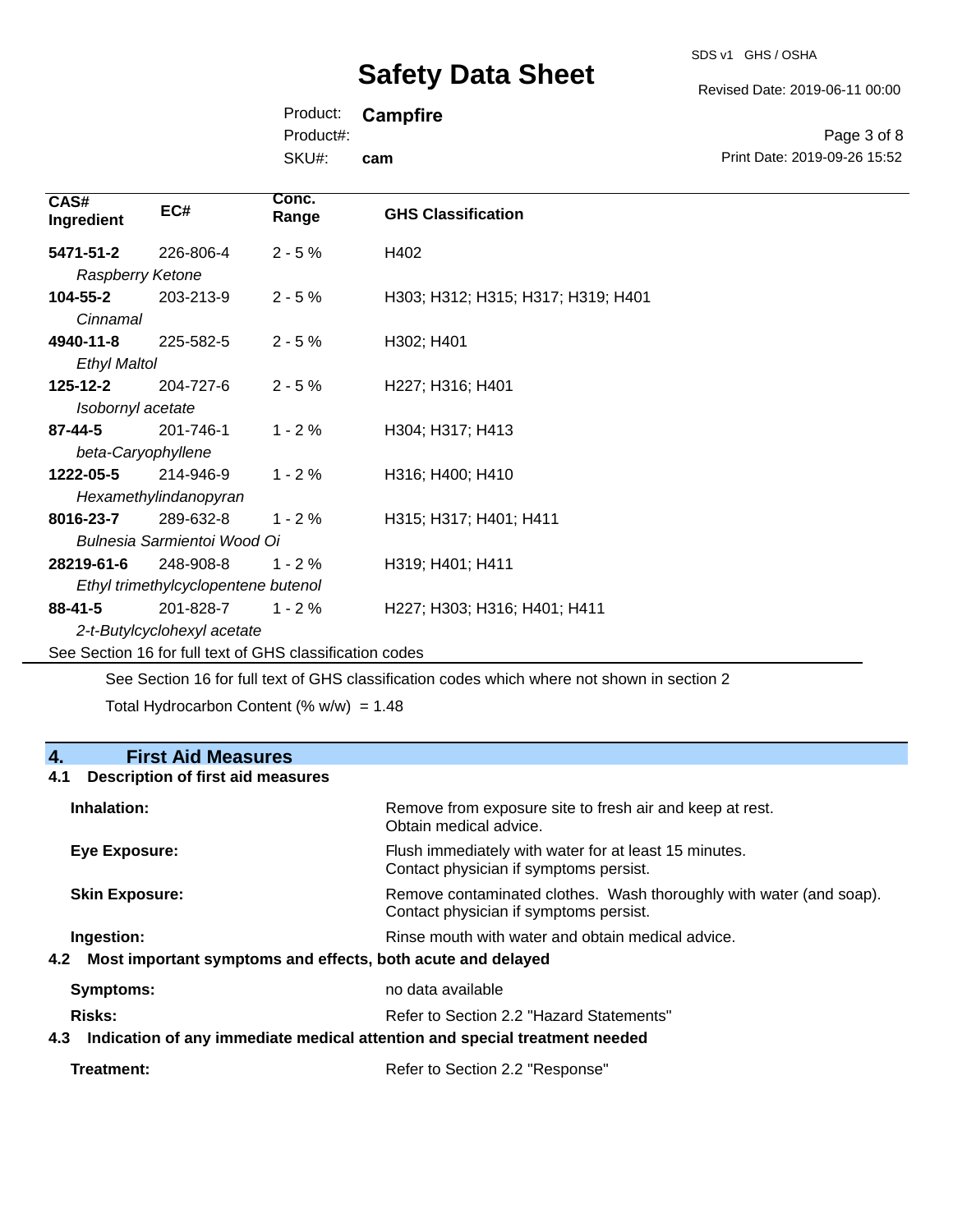SDS v1 GHS / OSHA

Revised Date: 2019-06-11 00:00

Product: **Campfire** SKU#: Product#: **cam**

Page 4 of 8 Print Date: 2019-09-26 15:52

| 5 <sub>1</sub><br><b>Fire-Fighting measures</b>                |                                                   |
|----------------------------------------------------------------|---------------------------------------------------|
| <b>Extinguishing media</b><br>5.1                              |                                                   |
| Suitable:                                                      | Carbon dioxide (CO2), Dry chemical, Foam          |
| Unsuitable                                                     | Do not use a direct water jet on burning material |
| Special hazards arising from the substance or mixture<br>5.2   |                                                   |
| During fire fighting:<br><b>Advice for firefighters</b><br>5.3 | Water may be ineffective                          |
| <b>Further information:</b>                                    | Standard procedure for chemical fires             |

#### **6. Accidental Release Measures**

#### **6.1 Personal precautions, protective equipment and emergency procedures**

Avoid inhalation and contact with skin and eyes. A self-contained breathing apparatus is recommended in case of a major spill.

#### **6.2 Environmental precautions**

Keep away from drains, soil, and surface and groundwater.

#### **6.3 Methods and materials for containment and cleaning up**

Clean up spillage promptly. Remove ignition sources. Provide adequate ventilation. Avoid excessive inhalation of vapors. Gross spillages should be contained by use of sand or inert powder and disposed of according to the local regulations.

#### **6.4 Reference to other sections**

Not Applicable

### **7. Handling and Storage**

#### **7.1 Precautions for safe handling**

Apply according to good manufacturing and industrial hygiene practices with proper ventilation. Do not drink, eat or smoke while handling. Respect good personal hygiene.

#### **7.2 Conditions for safe storage, including any incompatibilities**

Store in a cool, dry and ventilated area away from heat sources and protected from light in tightly closed original container. Avoid uncoated metal container. Keep air contact to a minimum.

#### **7.3 Specific end uses**

No information available

#### **8. Exposure Controls/Personal Protection**

#### **8.1 Control parameters**

**Exposure Limits:** Contains no substances with occupational exposure limit values.

**Engineering Controls:** Use local exhaust as needed.

#### **8.2 Exposure controls - Personal protective equipment**

**Eye protection:** Tightly sealed goggles, face shield, or safety glasses with brow guards and side shields, etc. as may be appropriate for the exposure

**Respiratory protection:** Avoid excessive inhalation of concentrated vapors. Apply local ventilation where appropriate.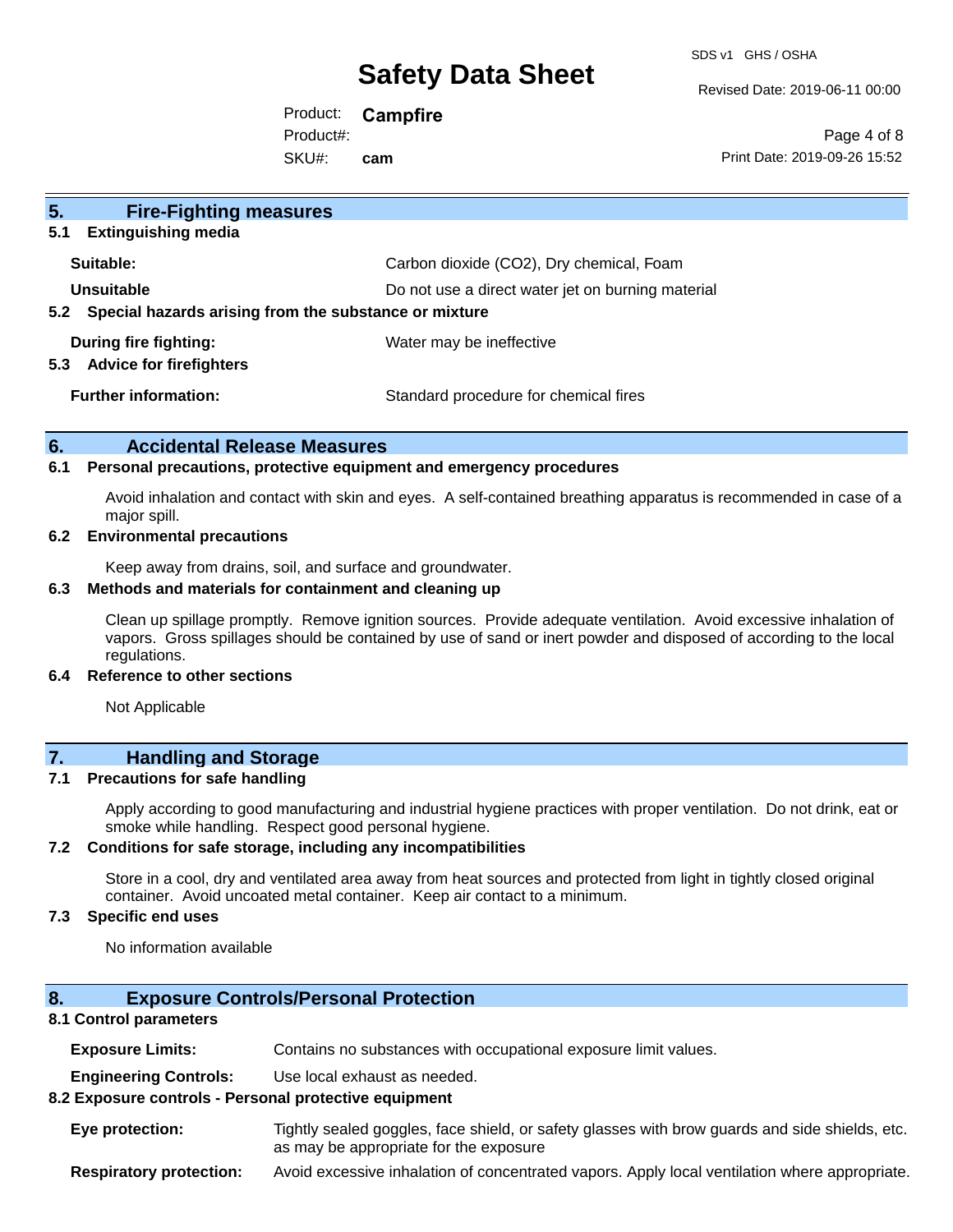SDS v1 GHS / OSHA

Revised Date: 2019-06-11 00:00

Product: **Campfire** SKU#: Product#: **cam**

Page 5 of 8 Print Date: 2019-09-26 15:52

**Skin protection:** Avoid Skin contact. Use chemically resistant gloves as needed.

### **9. Physical and Chemical Properties**

#### **9.1 Information on basic physical and chemical properties**

| Appearance:                  | Liquid                         |
|------------------------------|--------------------------------|
| Odor:                        | Conforms to Standard           |
| Color:                       | Yellow to Golden Yellow (G3-8) |
| <b>Viscosity:</b>            | Liquid                         |
| <b>Freezing Point:</b>       | Not determined                 |
| <b>Boiling Point:</b>        | Not determined                 |
| <b>Melting Point:</b>        | Not determined                 |
| <b>Flashpoint (CCCFP):</b>   | >200 F (93.33 C)               |
| <b>Auto flammability:</b>    | Not determined                 |
| <b>Explosive Properties:</b> | None Expected                  |
| <b>Oxidizing properties:</b> | None Expected                  |
| Vapor Pressure (mmHg@20 C):  | 0.0139                         |
| %VOC:                        | 0.01                           |
| Specific Gravity @ 25 C:     | 0.9760                         |
| Density $@25C$ :             | 0.9730                         |
| Refractive Index @ 20 C:     | 1.4960                         |
| Soluble in:                  | Oil                            |

### **10. Stability and Reactivity**

| 10.1 Reactivity                         | None                                               |
|-----------------------------------------|----------------------------------------------------|
| <b>10.2 Chemical stability</b>          | Stable                                             |
| 10.3 Possibility of hazardous reactions | None known                                         |
| <b>10.4 Conditions to avoid</b>         | None known                                         |
| 10.5 Incompatible materials             | Strong oxidizing agents, strong acids, and alkalis |
| 10.6 Hazardous decomposition products   | None known                                         |

### **11. Toxicological Information**

#### **11.1 Toxicological Effects**

Acute Toxicity Estimates (ATEs) based on the individual Ingredient Toxicity Data utilizing the "Additivity Formula"

**Acute toxicity - Inhalation - (Rat) mg/L/4hr** (LD50: 28.4089) May be harmful if inhaled **Skin corrosion / irritation** May be harmful if inhaled

**Acute toxicity - Oral - (Rat) mg/kg** (LD50: 2955.5208) May be harmful if swallowed Acute toxicity - Dermal - (Rabbit) mg/kg<br>
(LD50: 4442.1787) May be harmful in contact with skin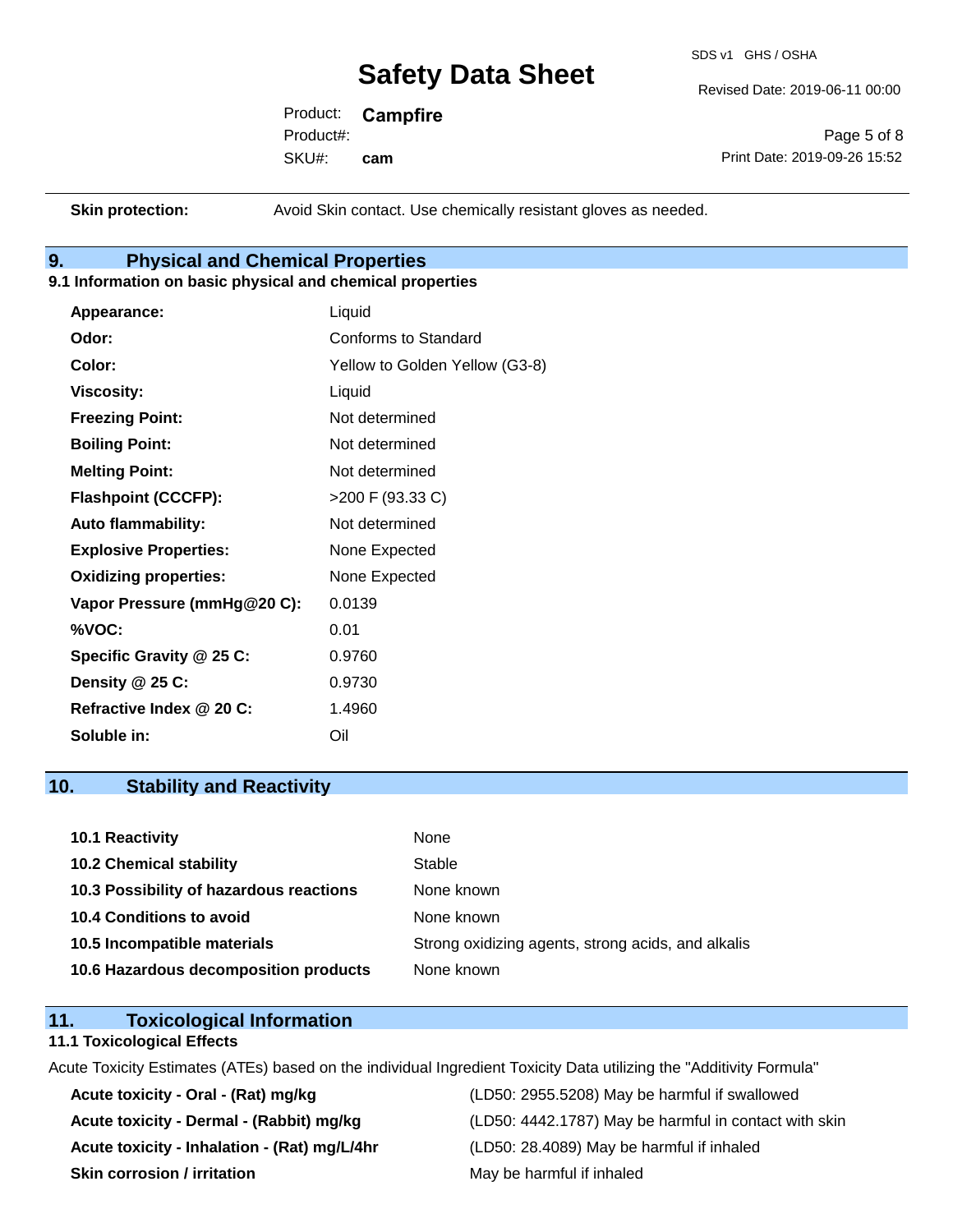SDS v1 GHS / OSHA

Revised Date: 2019-06-11 00:00

Product: **Campfire** SKU#: Product#: **cam**

Page 6 of 8 Print Date: 2019-09-26 15:52

| Serious eye damage / irritation                    | Causes serious eye irritation                            |
|----------------------------------------------------|----------------------------------------------------------|
| <b>Respiratory sensitization</b>                   | Not classified - the classification criteria are not met |
| <b>Skin sensitization</b>                          | May cause an allergic skin reaction                      |
| <b>Germ cell mutagenicity</b>                      | Not classified - the classification criteria are not met |
| Carcinogenicity                                    | Not classified - the classification criteria are not met |
| <b>Reproductive toxicity</b>                       | Not classified - the classification criteria are not met |
| Specific target organ toxicity - single exposure   | Not classified - the classification criteria are not met |
| Specific target organ toxicity - repeated exposure | Not classified - the classification criteria are not met |
| <b>Aspiration hazard</b>                           | Not classified - the classification criteria are not met |

### **12. Ecological Information**

**12.1 Toxicity**

| <b>Acute acquatic toxicity</b>     | Not classified - the classification criteria are not met |
|------------------------------------|----------------------------------------------------------|
| <b>Chronic acquatic toxicity</b>   | Toxic to aquatic life with long lasting effects          |
| <b>Toxicity Data on soil</b>       | no data available                                        |
| <b>Toxicity on other organisms</b> | no data available                                        |
|                                    |                                                          |
| 12.2 Persistence and degradability | no data available                                        |
| 12.3 Bioaccumulative potential     | no data available                                        |
| 12.4 Mobility in soil              | no data available                                        |
| 12.5 Other adverse effects         | no data available                                        |
|                                    |                                                          |

#### **13. Disposal Conditions**

#### **13.1 Waste treatment methods**

Do not allow product to reach sewage systems. Dispose of in accordance with all local and national regulations. Send to a licensed waste management company.The product should not be allowed to enter drains, water courses or the soil. Do not contaminate ponds, waterways or ditches with chemical or used container.

## **14. Transport Information**

| <b>Marine Pollutant</b>                                                                  | Yes. Ingredient of greatest environmental impact:<br>54464-57-2 : (2 - 5 %) : Tetramethyl Acetyloctahydronaphthalenes |              |                                     |                 |        |
|------------------------------------------------------------------------------------------|-----------------------------------------------------------------------------------------------------------------------|--------------|-------------------------------------|-----------------|--------|
| Regulator                                                                                |                                                                                                                       | <b>Class</b> | <b>Pack Group</b>                   | <b>Sub Risk</b> | UN-nr. |
| U.S. DOT (Non-Bulk)<br><b>Chemicals NOI</b><br><b>ADR/RID (International Road/Rail)</b>  |                                                                                                                       |              | Not Regulated - Not Dangerous Goods |                 |        |
| <b>Environmentally Hazardous</b><br>Substance, Liquid, n.o.s.<br><b>IATA (Air Cargo)</b> |                                                                                                                       | 9            | Ш                                   |                 | UN3082 |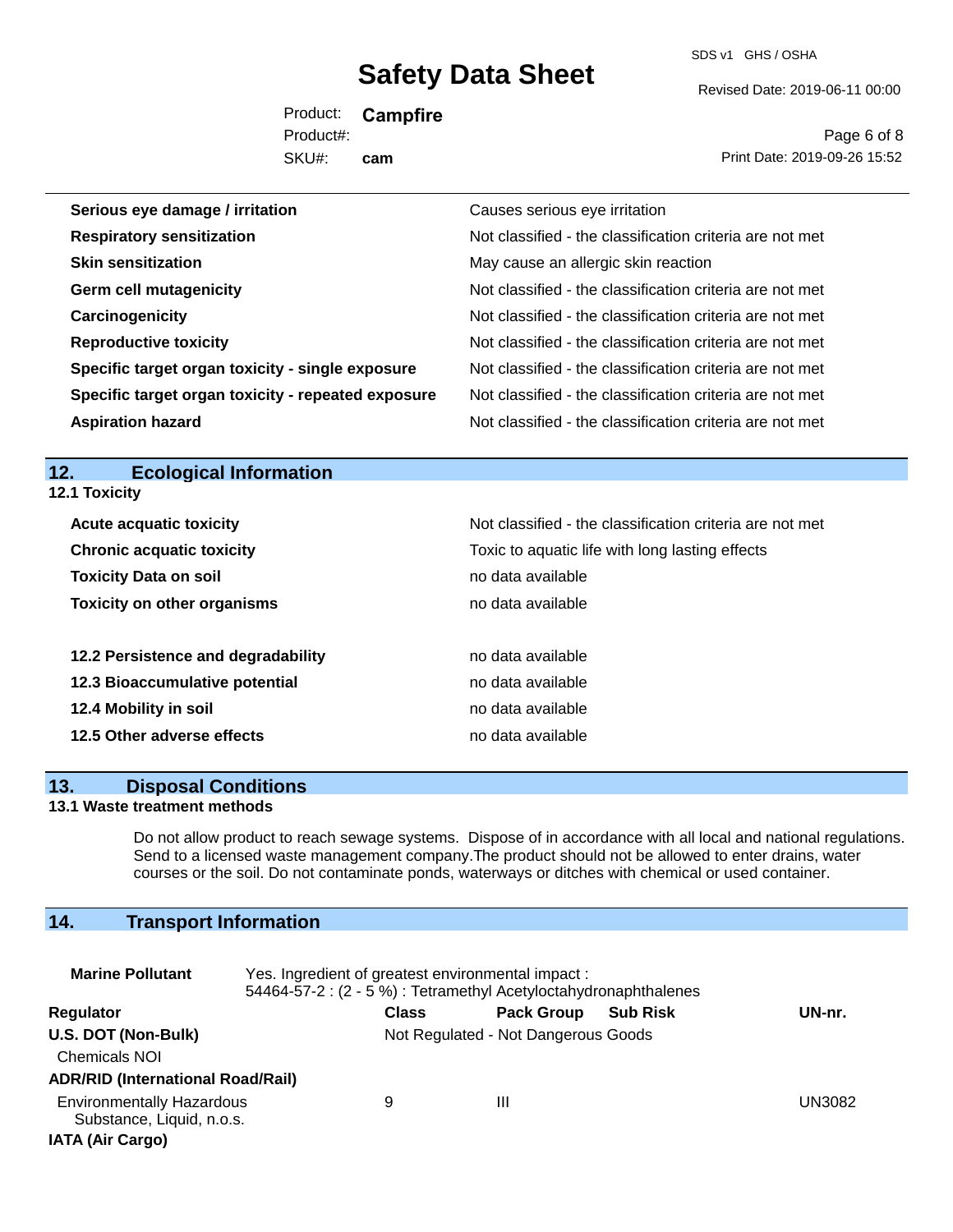SDS v1 GHS / OSHA

Revised Date: 2019-06-11 00:00

|                                                               | Product:                    |     | Campfire                                                                                         |                              |
|---------------------------------------------------------------|-----------------------------|-----|--------------------------------------------------------------------------------------------------|------------------------------|
|                                                               | Product#:                   |     |                                                                                                  | Page 7 of 8                  |
|                                                               | SKU#:                       | cam |                                                                                                  | Print Date: 2019-09-26 15:52 |
| <b>Environmentally Hazardous</b><br>Substance, Liquid, n.o.s. |                             | 9   | Ш                                                                                                | <b>UN3082</b>                |
| IMDG (Sea)                                                    |                             |     |                                                                                                  |                              |
| <b>Environmentally Hazardous</b><br>Substance, Liquid, n.o.s. |                             | 9   | $\mathbf{III}$                                                                                   | <b>UN3082</b>                |
| 15.<br><b>Regulatory Information</b>                          |                             |     |                                                                                                  |                              |
| <b>U.S. Federal Regulations</b>                               |                             |     |                                                                                                  |                              |
| <b>TSCA (Toxic Substance Control Act)</b>                     |                             |     | All components of the substance/mixture are listed or exempt                                     |                              |
| 40 CFR(EPCRA, SARA, CERCLA and CAA)                           |                             |     | This product contains NO components of concern.                                                  |                              |
| <b>U.S. State Regulations</b>                                 |                             |     |                                                                                                  |                              |
| <b>California Proposition 65 Warning</b>                      |                             |     | This product contains the following components:                                                  |                              |
| $93 - 15 - 2$                                                 | $202 - 223 - 0 \leq 40$ ppm |     | Methyl Eugenol (Natural Source)                                                                  |                              |
| <b>Canadian Regulations</b>                                   |                             |     |                                                                                                  |                              |
| <b>DSL</b>                                                    |                             |     | 100.00% of the components are listed or exempt. The following<br>components are NOT on the List: |                              |
| 67801-20-1                                                    | 267-140-4 0.01 - 0.1%       |     | 3-Methyl-5-(2,2,3-trimethyl-3-cyclopenten-1-yl)pent-4-en-2-ol                                    |                              |
| 16.<br><b>Other Information</b>                               |                             |     |                                                                                                  |                              |

#### **GHS H-Statements referred to under section 3 and not listed in section 2**

(1.04) Aquatic Chronic Toxicity, Category 4

| H227 : Combustible liquid                                     | H302 : Harmful if swallowed                                    |
|---------------------------------------------------------------|----------------------------------------------------------------|
| H304 : May be fatal if swallowed and enters airways           | H312 : Harmful in contact with skin                            |
| H316 : Causes mild skin irritation                            | H317 : May cause an allergic skin reaction                     |
| H400 : Very Toxic to aquatic life                             | H401 : Toxic to aquatic life                                   |
| H402 : Harmful to aquatic life                                | H410 : Very toxic to aquatic life with long lasting<br>effects |
| H413 : May cause long lasting harmful effects to aquatic life |                                                                |
| <b>Total Fractional Values</b>                                |                                                                |
| (TFV) Risk                                                    | <b>Risk</b><br>(TFV).                                          |
| (176.00) Acute Toxicity Inhalation, Category 5                | (33.10) Aquatic Chronic Toxicity, Category 3                   |
| (30.00) Sensitization, Skin, Category 1A                      | (7.35) Sensitization, Skin, Category 1B                        |

- 
- (3.31) Aquatic Chronic Toxicity, Category 2 (3.08) Skin Corrosion/Irritation, Category 3
- (1.94) Eye Damage/Eye Irritation, Category 2A (1.69) Acute Toxicity Oral, Category 5
- (1.65) Skin Corrosion/Irritation, Category 2 (1.13) Acute Toxicity Dermal, Category 5